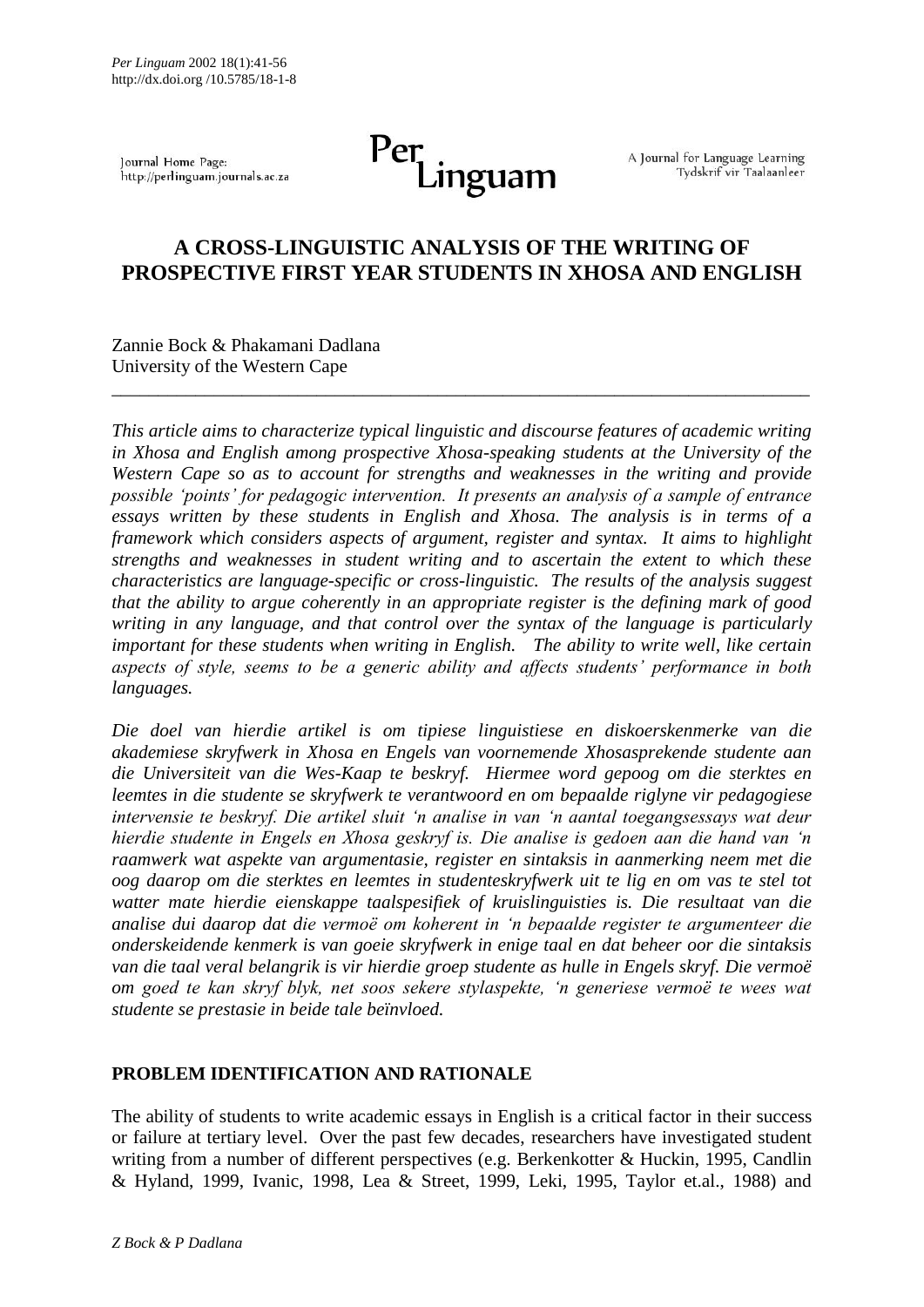various approaches to the teaching of academic writing have been developed and researched. This wealth of research has given us valuable information about student writing and useful insights into how best to assist students to develop their abilities to write formal academic English. Yet 'problems' in student writing at tertiary level in English and other languages persist.

his research was sparked by the desire to better understand the 'problems' of student writing in a particular context so as to be able more effectively to assist students to develop their academic writing skills. In particular, the researchers felt that not enough sentence level linguistic analysis had been done of the actual writing , specifically the work of Xhosa/English students who come from historically black schools. This research focuses on a textual analysis of the writing of prospective students with Xhosa as a first language at the University of the Western Cape (UWC) in an attempt to identify and describe the kinds of *language* problems *as well as the strengths* that typically characterize their writing. It includes a cross-linguistic comparison of writing by the same students in English and Xhosa to ascertain the extent to which the linguistic features and discourse patterns are language specific. By 'discourse patterns', we are referring to distinctive features of the writing which extend over any stretch of text which is used to communicate and which is judged by the receiver to be coherent (Brown & Yule, 1983, Cook, 1989).

## **RESEARCH PURPOSE**

The main research question is: 'How can one characterize typical linguistic and discourse features of academic writing in Xhosa and English among Xhosa-speaking students at UWC so as to account for strengths and weaknesses in their writing and provide possible 'points' for pedagogic intervention?'

The research has clear limits. The researchers recognize that examining only the 'product' of student writing gives no access to the many contextual factors that fundamentally shape that writing. In addition, the researchers are both aware of the dangers of operating within a deficit model of student writing, and familiar with the critiques (e.g. Heath, 1983, Street, 1995) of research which does not critically examine the social and cultural practices the writing is embedded in and which fail to challenge the 'hegemony' of Western academic traditions and definitions of literacy. Nevertheless, it seems clear to us that for the foreseeable future, knowledge of the dominant educational genres as well as the ability to write English in a relatively standard, formal and coherent manner will assist students from historically disadvantaged backgrounds both *to access* social, economic and political power and *to challenge* these norms if necessary. We believe that to offer students less is likely to confine them to the margins of society and economic powerlessness (see Hasan, 1996, for a sustained argument supporting this position). Within a context of high unemployment where English is the growing lingua franca of business and government, the ability to communicate competently, particularly in English, if it does not guarantee you a job, certainly improves your chances of getting one.

## **RESEARCH DESIGN**

This analysis is based on a corpus of entrance essays written by prospective first year Xhosa/English bilingual students as part of an alternative admissions process at the beginning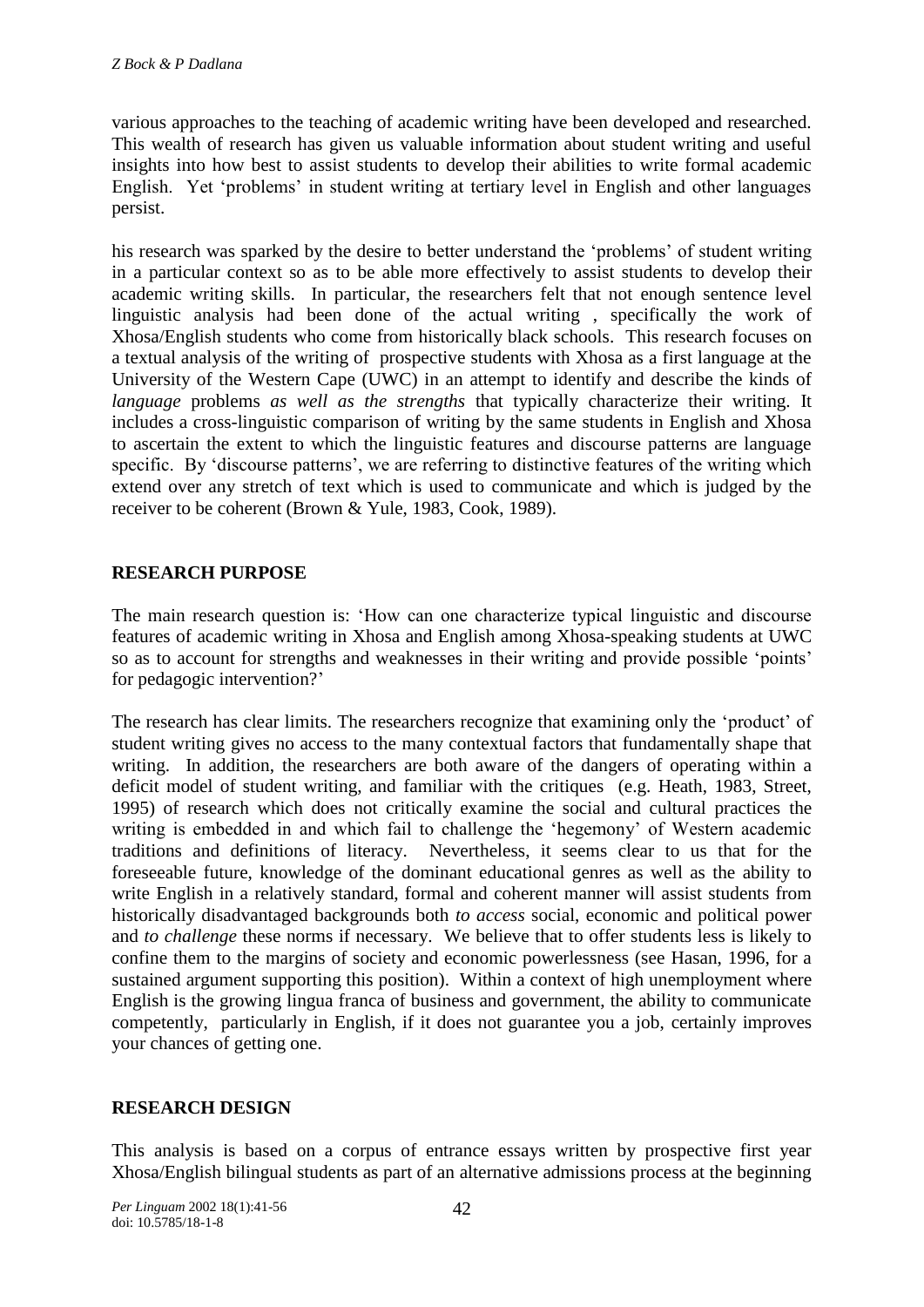of 2000 at the University of the Western Cape. The essays were written under test conditions after students had had a short interview with a lecturer. The test paper read:

#### **Answer QUESTION 1 and ONE other question. Write each answer in the language in which the topic is given.**

Do you think universities in South Africa should use English only, or should students have the choice to study through any of the official languages? Why?

Sê of jy voel dat Afrikaans `n bedreigde taal is in die nuwe Suid-Afrika, en gee redes vir jou siening*. (Do you feel that Afrikaans is a threatened language in the new South Africa? Give reasons for your answer)*

Chaza ukuba ucinga ukuba abantu mabasebenzise isiXhosa esisulungekileyo (pure/ 'deep' Xhosa) ezikolweni, koomabonakude nakwezinye iindawo ezisesidlangalaleni (public places) okanye ucinga ukuba mabasebenzise isiXhosa esixutyiweyo (mixed). Nika izizathu zoluvo lwakho.

*(Discuss whether you think people should use pure/'deep' Xhosa in schools, TVs, and other public places or do you think they should use mixed Xhosa. Give reasons for your opinion.*)

For the purposes of this analysis, we only considered students who chose to answer questions 1 & 3.

A sample of 60 essays was randomly selected and each essay was marked by two experienced lecturers who were first language speakers of the language concerned. The markers were given a rating scale with the following categories to refer to when marking, but were not required to mark strictly to this scale: content, organization, vocabulary, language use, mechanics (spelling, punctuation, paragraphing, etc.). In terms of moderation across both languages, one of the Xhosa markers, Phakamani Dadlana, checked through the English marking and was satisfied that similar standards had been applied. From this larger sample, 10 Xhosa/English pairs were selected for closer examination, 6 from a category of 'good' essays (or those with an average mark of 60% or above) and 4 from a category of 'weak' essays (or those with an average mark of less than 50%).

# **FRAMEWORK FOR ANALYSIS OF ESSAYS**

A framework for the analysis of these essays was then developed. The framework had, firstly, to draw attention to those features of the students ' essays which were likely to have resulted in the mark it was awarded, and secondly, to enable us to compare patterns across both languages. In the end, we found the broad categories of ARGUMENT, SYNTACTIC STRUCTURE and REGISTER were most useful as an organizing framework for the analysis. However, it should be noted that these categories overlap and the divisions between them are somewhat artificial. We arrived at these categories through a process of analyzing the kinds of factors we felt had resulted in some essays being graded as good and others as poor and then viewing these through different theoretical lenses.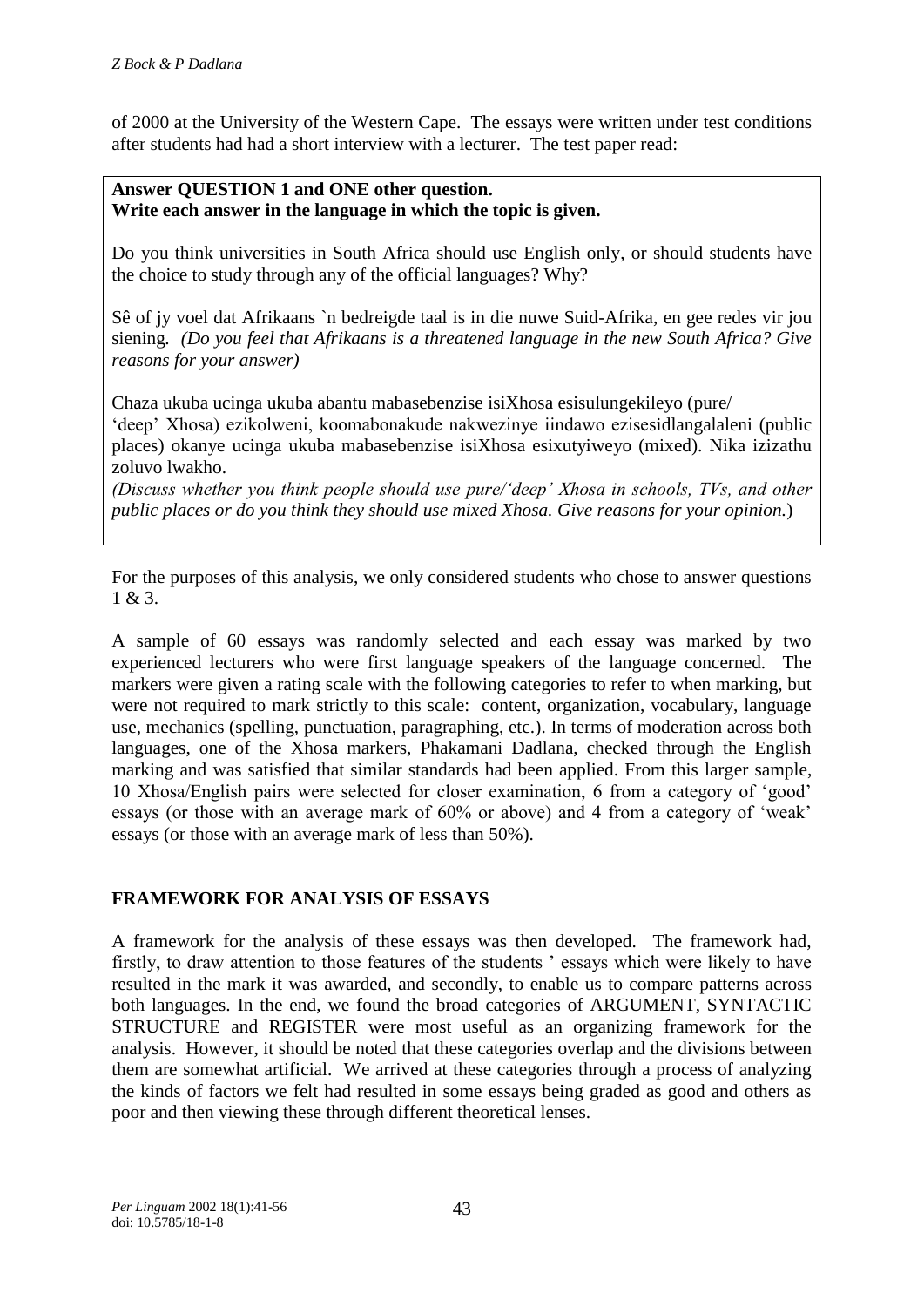## *Argument*

By 'argument' we refer to the ability of the student to construct an argument to support his or her position in response to the essay question. While we did not expect a formal academic essay, we expected the students to be able to state their opinions in response to the question and to justify and substantiate that opinion in some way. The essays were evaluated against a model of argument that privileges a relatively linear organization of ideas with similar ideas grouped together. We recognize that the ability of students to produce this genre depends on whether they have been taught this kind of writing at school and that this genre is transmitted and sustained by institutions with particular ideological orientations. It is, in Gee's (1990) terms, a secondary discourse, or a more specialized literacy learned through social institutions beyond the family, to which students are apprenticed through their schooling. Despite the ideological nature of this standard, we used it as a benchmark as it is the 'standard' against which students are currently evaluated and against which success or failure is currently determined.

A concept which we found useful in analyzing the overall flow of information within the essays was that of COHERENCE. By coherence, we mean the extent to which, in Halliday's words, a text 'hangs together' (Halliday & Hasan, 1989: 48) or the extent to which the preceding sequence of sentences provides a context with which the following can cohere. Coherence depends on the reader/listener's ability to infer relations between sections of continuous texts (Brown & Yule, 1983). Breakdowns in coherence arise when the writer/speaker has incorrectly judged what background knowledge he or she shares with the audience and omits certain essential propositions. They can also occur as a result of ambiguous or vague statements (Brown & Yule, 1983: 247-250) or when the inferences which are necessary for the processing of the text can only be made with difficulty or not at all (Brown & Yule, 1983: 256-270). Breakdowns can also occur when what Brown and Yule call the 'flow of information' or the development of topic is unclear.

For the purposes of examining the topic development, we typed and presented the essays in the following way: we wrote each main clause, including any subordinate and embedded clauses on a new line. Adverbial clauses in the English essays were also given their own 'lines' on the basis that they are less tightly integrated with the main clause and do not qualify nominal groups. We then focused on the grammatical subject of each 'line' which enabled us to track the development of the topic and identify the extent to which students were able to control the switching between topics and achieve a coherent flow of information.

## *Syntactic Structures*

The previous category focused on student writing at the level of *text* – it examined the flow of information – and began to focus on student writing at the level of *sentence* – namely the subject of each main clause*.* This section focuses in more detail on the sentence.

An important contribution to coherence comes from COHESION, which Halliday defines as 'the set of linguistic resources that every language has … for linking one part of a text to another' (Halliday & Hasan, 1989:48). These resources include, amongst others, CONJUNCTIONS and REFERENCE. Breakdowns in meaning occur when writers/speakers do not sufficiently signal the relationships between clauses through the use of appropriate conjunctions, or when the referents of referring expressions are unclear or confusing.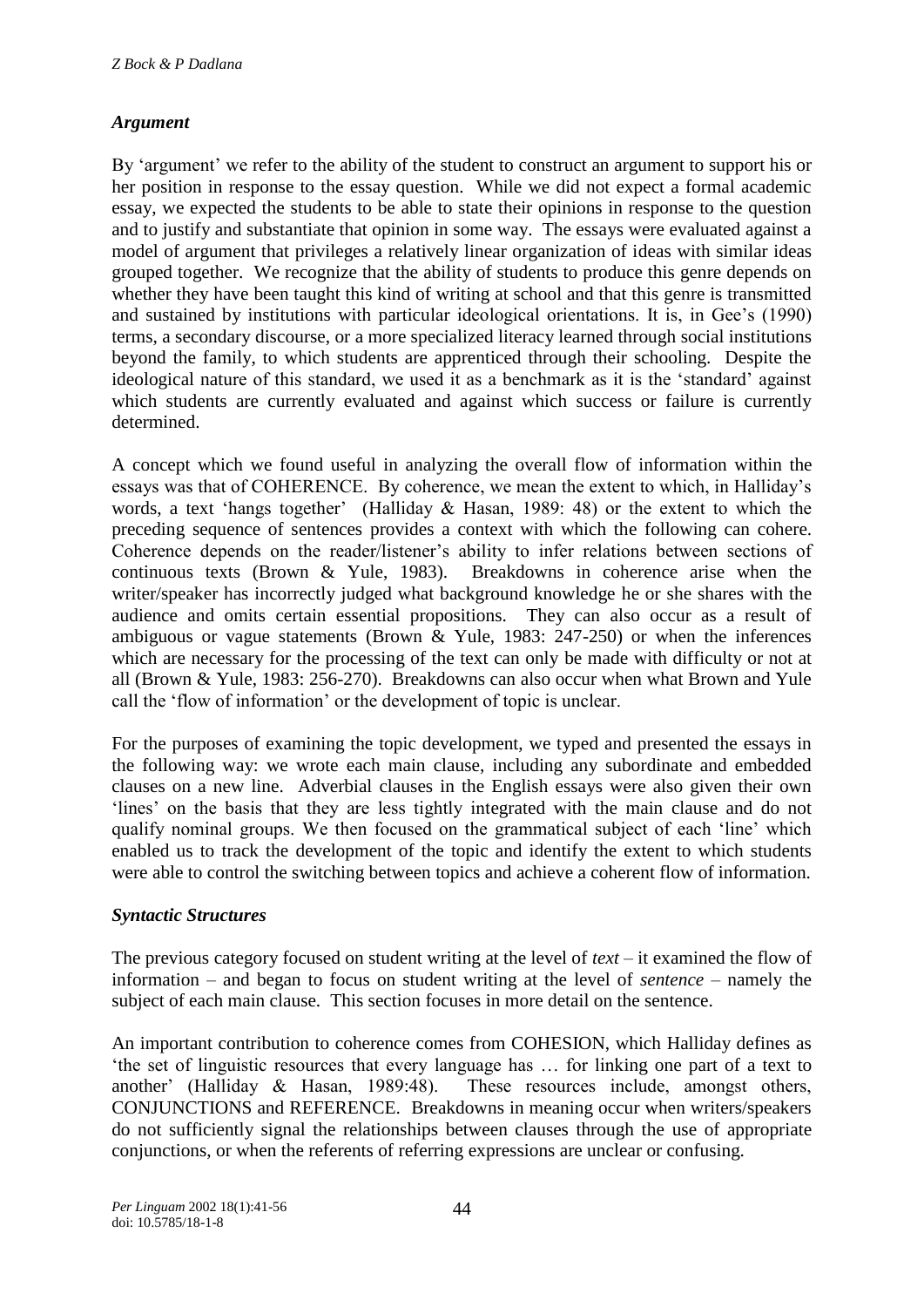We also looked at students' use of punctuation, in particular, the extent to which they used capital letters and full stops to mark sentence boundaries.

## *Register*

Halliday defines Register as the variety of language corresponding to the variety of situation or the way the context of situation of any event affects the way language is used. He describes it as a 'semantic concept', the result of a particular configuration of meanings that are typically associated with a particular situation (Halliday & Hasan, 1989: 38). He adds that it must also include the 'expressions, the lexico-grammatical and phonological features, that typically accompany or realize these meanings' (Halliday & Hasan, 1989: 39), or in Eggins's words: 'Register theory describes the impact of dimensions of the immediate context of situation of a language event on the way language is used' (Eggins, 1994: 9).

Under this broad category, we considered how writers sought to persuade their readers of their position and how they projected themselves into their texts. Halliday refers to these as aspects of 'tenor', and Hyland (1999) as 'writer stance'; other theorists speak about 'voice'. Essentially we were concerned with the ways in which students used language and a range of rhetorical strategies or styles to communicate their arguments. For example, we considered how the writer attempted to engage the reader through use of personal pronouns, imperatives and rhetorical questions, as well as what Hyland refers to as 'hedges' and 'emphatics' (Hyland, 1999: 101). Hedges often signal tentativeness and allow for the writer's admission of readers' face needs and of community norms through the use of words like *possible*, *might*, *perhaps* and *believe*. Emphatics signal certainty and can be used to mark involvement with the topic or solidarity with the reader through phrases such as *it is obvious, definitely* and *of course*.

We evaluated the extent to which the students had achieved an appropriate level of formality in their writing for the task and context. For example, we considered the use of metaphorical or deep 1 Xhosa as opposed to a more everyday variety, or the extent to which their writing in English was closer to a typically informal spoken variety or a more formal written one. We also looked at the range of vocabulary used in relation to the above.

We could have commented on other aspects of writing, such as the use of tenses, concord agreement, spelling and so on, but these seemed less significant to the communication of meaning in these essays and are therefore not discussed. However, it is highly likely that future work on the analysis of different kinds of writing tasks will necessitate modifications to the framework, particularly as one 'moves' up the levels of tertiary study.

# **RESULTS**

-

## *Cross-linguistic performance*

<sup>1</sup> 'Deep' Xhosa is a variety of Xhosa mostly spoken in rural areas which does not make use of code-mixing. It is valued because it is viewed by the speakers of the language as a carrier of Xhosa culture. Mixed Xhosa is viewed with a certain ambivalence by its mostly urban speakers: as a corruption of pure Xhosa, but at the same time, as a marker of modernity and 'cool' urban culture.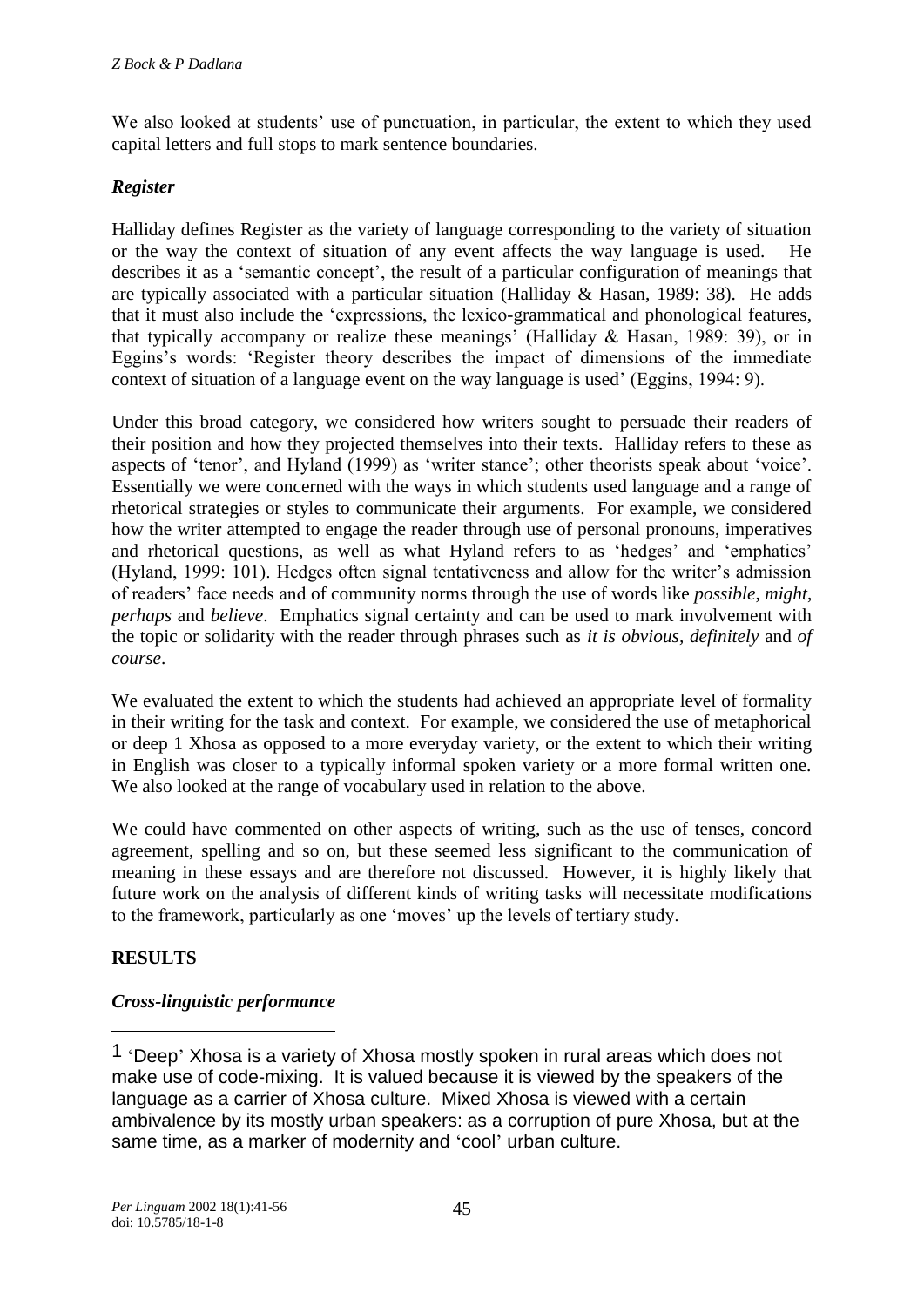1. Good writers in Xhosa were generally good writers in English as well, and vice versa. In other words, good writers performed well in both languages and got similar marks for both essays. Working with the sample of 60 essays, we calculated the average mark differential (or difference between their two marks) as 4.7. 32 students scored better in their Xhosa essay, and 28 in their English essay – thus one cannot say that overall people performed better in their first language.

The good students tended to perform fairly evenly across both languages with a tendency to perform better in their English essays. Of the 17 students who scored 60% or more in their English essays, the average mark differential was 4.5. Of these 17, 12 scored better in their English essays than in their Xhosa essays. Of the 10 who scored 60% or above for their Xhosa essays, 8 also scored 60% or above for their English essays, and their average mark differential was 4.7.

However, the weaker students tended to perform better in their Xhosa essays – of the 17 who failed their English essays, 16 scored better in their Xhosa essays with an average differential of 7.8. Of the 4 who failed their Xhosa essay, only one scored better for their English essay and their average mark differential was 4.4.

#### *Analysis of Xhosa essays*

The analysis of the essays is presented under the headings: **Argument in the Xhosa essays**, and **Register in the Xhosa essays.** Translations of the Xhosa essays are also given. It should be noted that it is impossible to give an accurate sense of the students' writing in the translation, especially as we were trying to keep as close the original Xhosa text. Some of the awkwardness of phrasing in the English versions is a result of this translation

#### **Argument in the Xhosa essays**

The aspect of writing which seemed to be most important in distinguishing the good Xhosa essays from the weak ones was the students' ability to answer the question appropriately, show an awareness of different perspectives on the issue and argue convincingly for their position. The weaker essays tended to have one or more of the following problems:

- the question and/or key concepts had been misunderstood

- the essay failed to provide convincing arguments to support the position adopted
- the students simply listed a few points, without elaboration
- the links between ideas were not clear

- the points were repeated and recycled throughout the essay, without much elaboration or development.

## **Register in the Xhosa essays**

Aspects of register were also a determining factor for the Xhosa essays. Good writers employed a more formal register characterized by the use of 'deep' or metaphorical Xhosa. The weaker writers used a more informal everyday variety of Xhosa, and if they used deep Xhosa words, they tended to use them inappropriately or inaccurately.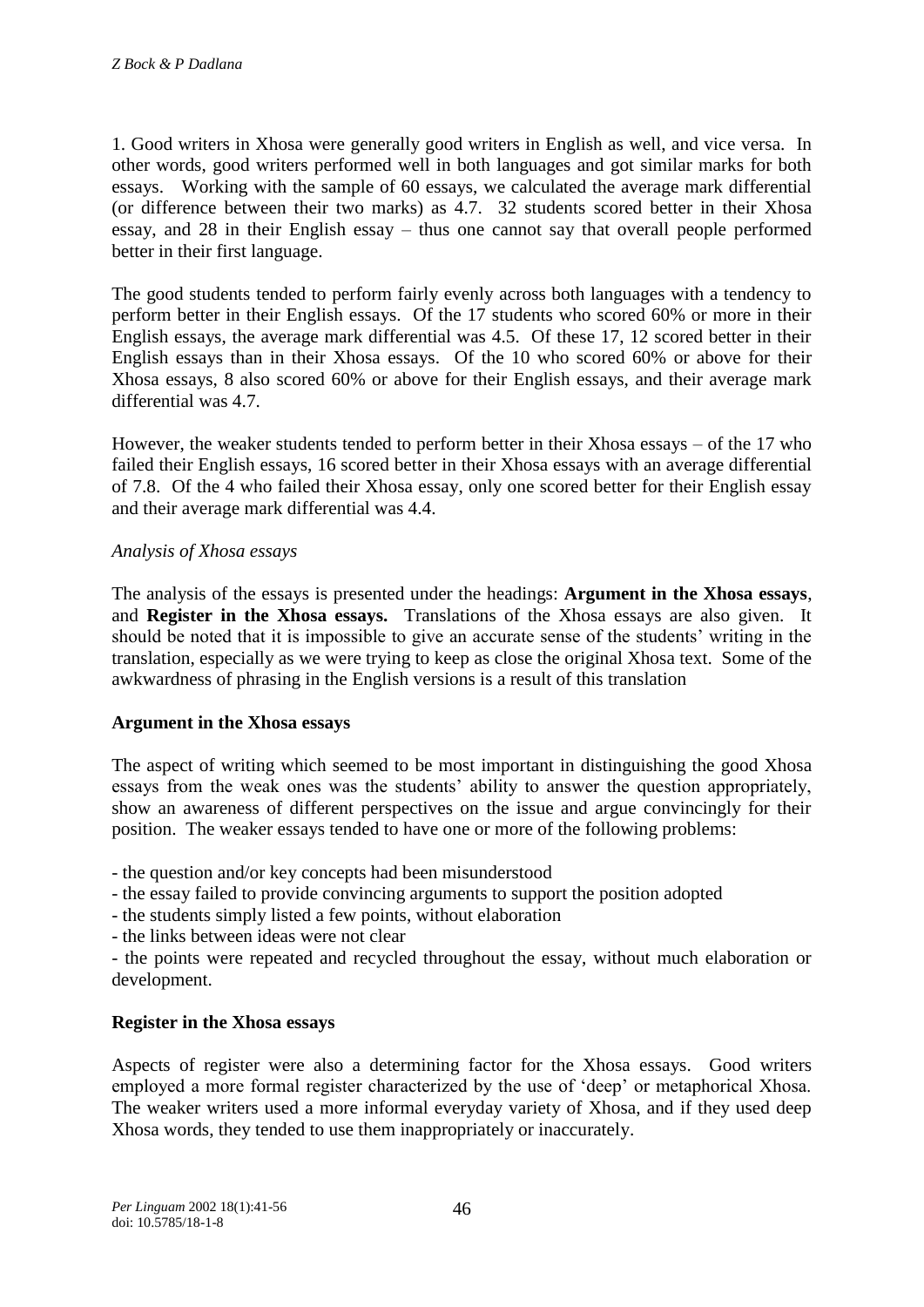Secondly, the better writers projected themselves more confidently into their texts. They boldly stated their positions and more readily engaged the reader in support of their arguments.

Consider the first few paragraphs of the Xhosa essay of a good writer (Student A) for which she scored an average of 63%.

*Ndicinga okokuba kubalulekile ukuba abantu basebenzise isiXhosa esisulengekileyo xa bekumabonakude nasesidlangalaleni. 1 Xa ungumXhosa ibalulekile emaXhoseni into yokuba uzidle ngobuXhosa bakho. 2 Kwaye xa umntu ephakathi kwabantu abangamaXhosa makuthethwe isiXhosa hayi esixutyiweyo. 3 Xa ujonga ngoku thina bantu batsha asisixabisanga isiXhosa 4 kwaye asisazi. 5 Kanti ukuba besisithetha yonke imihla ngesisazi. 6 Ukuba abantu banokuqhubekeka bexuba xa bethetha kungahambeka siphele isiXhosa. 7 Kungahambeka abantu bangasazi mpela. 8 Ndicinga okokuba omakhulu bethu nookhokho bethu mabasifundise isiXhosa 9 kuba ezikolweni apho sisoloko sikho asisithethi ngoku 10 loonto yenza ukuba singaziwa isiXhosa. 11*

#### English translation:

| I think that it is important for people to use pure Xhosa on TV and in public.       |   |
|--------------------------------------------------------------------------------------|---|
| When you are Xhosa it is important for you to be proud about your Xhosaness          | 2 |
| Also if a person is among Xhosa people Xhosa should be used not mixed.               |   |
| If you can look now we young people do not regard/value/respect Xhosa                |   |
| and we do not know it.                                                               |   |
| Whereas if we were speaking it everyday we would have known it.                      | 6 |
| If people would continue mixing when talking Xhosa would eventually disappear.       |   |
|                                                                                      |   |
| Eventually people would lose it totally.                                             |   |
| I think that our grandmothers and grandfathers should teach us Xhosa                 | 9 |
| because in schools where we spend most of the time we do not speak it now these days |   |
|                                                                                      |   |
| and that causes Xhosa to be unpopular.                                               |   |

In this essay, the writer presents her position fluently and persuasively. She uses a number of deep Xhosa words which give weight to her argument and enable her to use an appropriately formal register. Examples here include 'asisixabisange' meaning 'to regard/value/respect' (line 4), the use of the adverb 'mpela' in line 7 and the phrase 'omakhulu bethu nookhokho' which, if translated literally, means 'our grandmothers and ancestors' (line 9). She also projects herself confidently into the text. The strategies she uses to achieve this include the assertion of her membership of the Xhosa speaking community and the emphatic use of 'ndicinga' or 'I think' at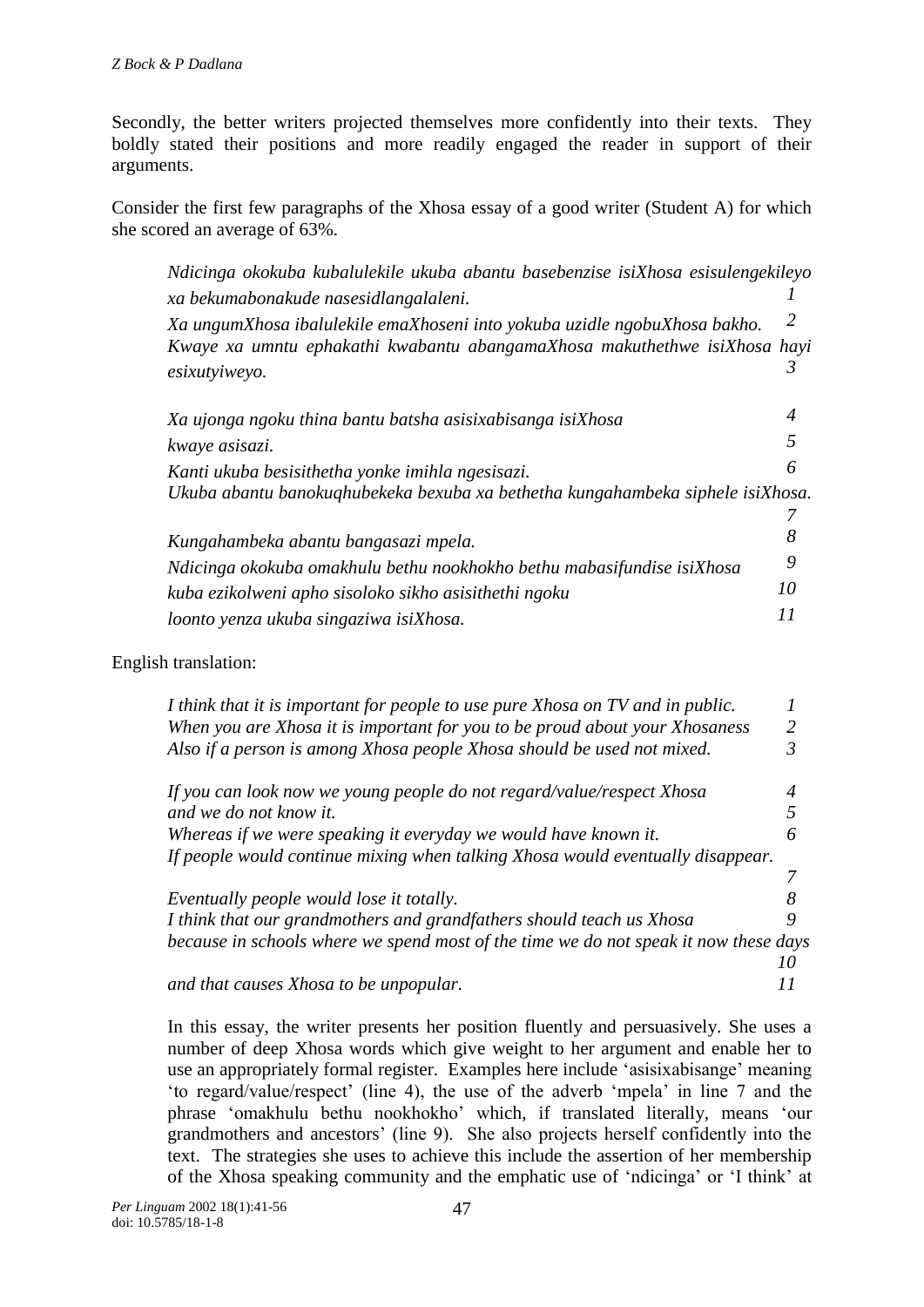the opening of the essay and in line 8. A second strategy she uses is to engage her reader in a dialogue with the use of the personal pronouns, 'ndi' (I) and 'thina' (we) and phrases such as 'thina bantu batsha' or 'we young people' (line 4) and the direct address: 'Xa ujonga' or 'If you can look now' (line 4).

Compare this with an essay at the other end of the scale (Student B) for which the student was awarded an average mark of 38%. Besides the fact that he has misunderstood the questions (he presents arguments for multilingualism and does not address the pure versus mixed Xhosa debate), his register resembles that of a typically informal spoken variety of Xhosa.

| Hayi makungasetyenziswa isiXhosa sodwa.                                           |                |
|-----------------------------------------------------------------------------------|----------------|
| makusetyenziswe nezinye izithetho                                                 | 2              |
| kuba ayilunganga into yokuba kuthethwe isiXhosa sodwa.                            | $\mathfrak{Z}$ |
| Thina maXhosa siyafuna ukuzazi izithetho zolunye uhlanga                          | $\overline{4}$ |
| kuba imisebenzi iyasihambisa isisa kwamanye amazwe                                | 5              |
| ekufuneka ungathethi isiXhosa.                                                    | 6              |
| Kunye nabantu abamhlophe bayakufuna ukuthetha isiXhosa                            | 7              |
| kuba asilo lwimi labo.                                                            | 8              |
| Yilento kufuneka ukuba kungathethwa isiXhosa sodwa.                               | 9              |
| Kufuneke into yokuba thetha (iEnglish) isingesi okanye iLARTIN                    | 10             |
| ube unga yazi nokuba kuyiwa ngaphi                                                | II             |
| ube uyazi ukuba uzakuyithetha lento izakube ithethwa phaya                        | 12             |
| mna ngokunokwam ndithi ilungile into yokuba kuthethwe zonke izithetho ekufaneleke |                |
| uzithethile                                                                       | 13             |
| ozokukwazi ukuthi ungaxakeki emazweni                                             | 14             |
| kaloku akufuneki uthethe isiXhosa lonke ixesha                                    | 15             |
| kuba zikhona indawo eziza kuba nabantu abahlukeneyo                               | 16             |
| kube kufuneka uthethe zonke izithetho zalapha emzantsi Afrika.                    | 17             |

#### English translation:

| No, Xhosa should not be the only language used.                                          |    |
|------------------------------------------------------------------------------------------|----|
| Other speeches should be used as well                                                    |    |
| because it is not right or fair to speak Xhosa only.                                     |    |
| We Xhosas would like to know speeches of other nation                                    |    |
| because work forces us to move to other countries                                        |    |
| where you won't be expected to speak Xhosa                                               | n  |
| and also white people are interested in speaking Xhosa                                   |    |
| because it is not their language (mother tongue)                                         | 8  |
| This is why it is not proper to speak Xhosa only.                                        | 9  |
| Be expected to speak english or LARTIN                                                   | 10 |
| and you be confused                                                                      | 11 |
| but you are sure that you will speak what is spoken there                                | 12 |
| and also I myself am saying that it is right for all languages to be spoken that you are |    |
| supposed to speak                                                                        |    |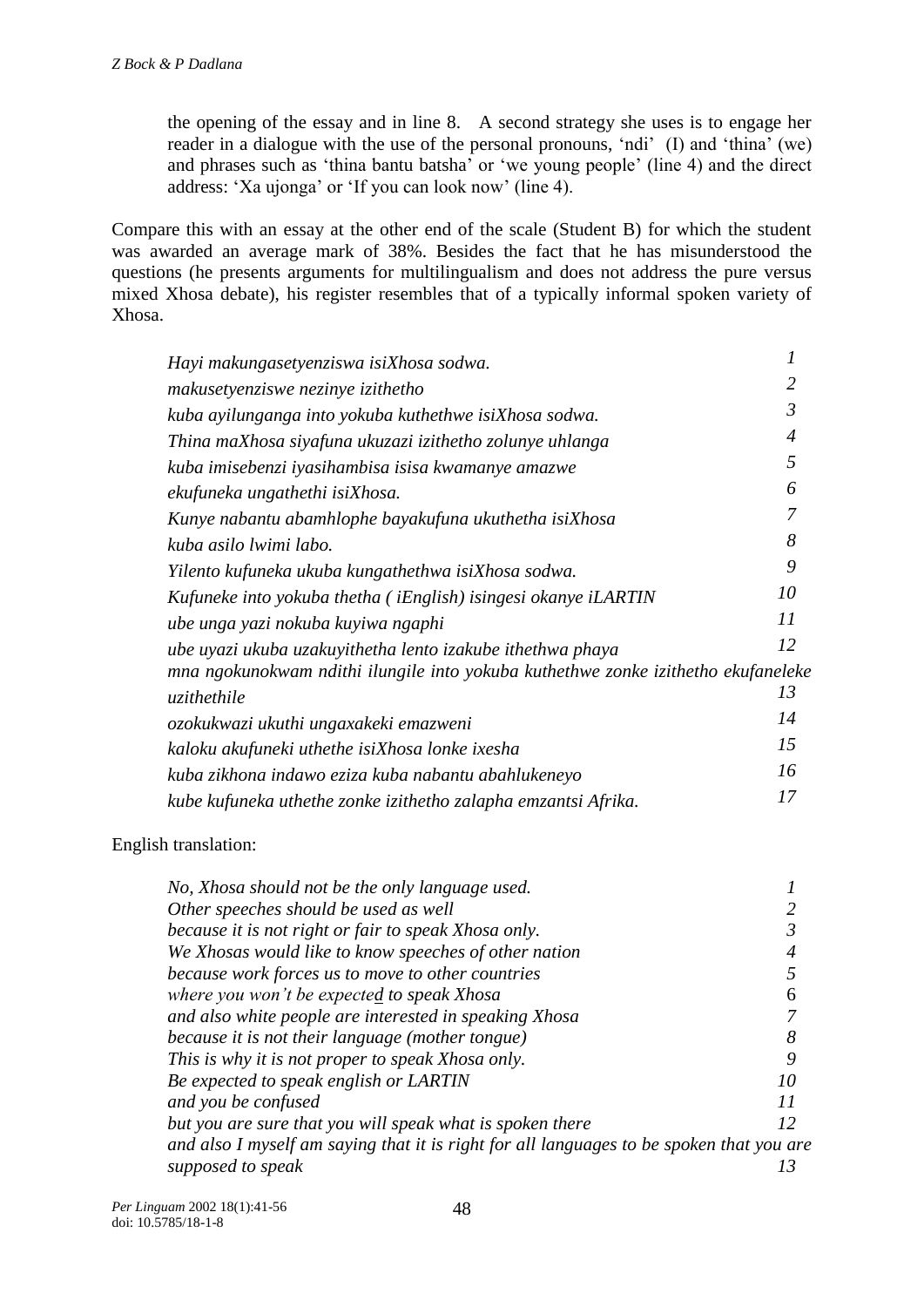*so that you do not find yourself in trouble in other 'unfamiliar countries' 14 remember it is not beneficial/helpful/desirable for you to speak Xhosa all the time 15 because there are places which will have people who come from different backgrounds*<br>and you be forced to speak all the South African speeches. **17** *and you be forced to speak all the South African speeches. 17*

Words and phrases which signal an informal spoken register include 'mna ngokunokwam ndithi' (line 13) and 'kaloku' in line 15. He uses no examples of deep Xhosa. Some of his syntactic structures suggest a very informal register, such as the unclear referencing of 'phaya' (there) in line 12 and the missing subject of line 10. Note the very long sentences consisting of clauses chained together with conjunctions, such as 'kuba' (because), kunye (and (also)) and 'ube' (meanwhile/whereas/at the same time). This essay also illustrates a point we made earlier about the way in which the weaker essays tend to simply list ideas without making explicit the links between them or without signalling syntactically a shift in topic – see lines  $6 & 7$ .

In terms of our analytical framework, syntax was less of an issue for the Xhosa essays, and this, of course, can be explained by the fact that it is the students' first language and they have a first language speaker's control over the grammar. However, it was an issue for the English essays, and it is to the analysis of these that we now turn.

## *Analysis of English essays*

The analysis of the English essays is presented under the following headings:

- Argument in the English essays
- Sentence level writing in the English essays
- Register in the English essays

## **Argument in the English essays**

In terms of argument and register, similar patterns to the Xhosa essays can be noted in the English essays. The better essays were better structured and argued. The writers of the weaker essays either misunderstood the topic, demonstrated a limited grasp of the content and/or did not organise their ideas according to the norms of academic argument. These writers also showed a lack of familiarity with the norms of academic writing, for example, they began their essays with a YES or a NO answer, but then did not restate the question. Note that this was also a feature of the weaker Xhosa essays.

The weaker essays were also characterized by failures of coherence. An analysis of the subject of the clauses shows this up, as, in a number of clauses, the subjects are missing. This can perhaps be partly explained by the fact that in Xhosa, the subject is not always present and when it is absent, its meaning is implied or carried by the concord. Consider the following example of a very weak essay in English:

Student C

| Yes, Because we come from different schools                  |  |
|--------------------------------------------------------------|--|
| other schools they use to learn English, Xhosa and Afrikaans |  |
| and other they use English, Xhosa                            |  |
| others they use to learn Xhosa only                          |  |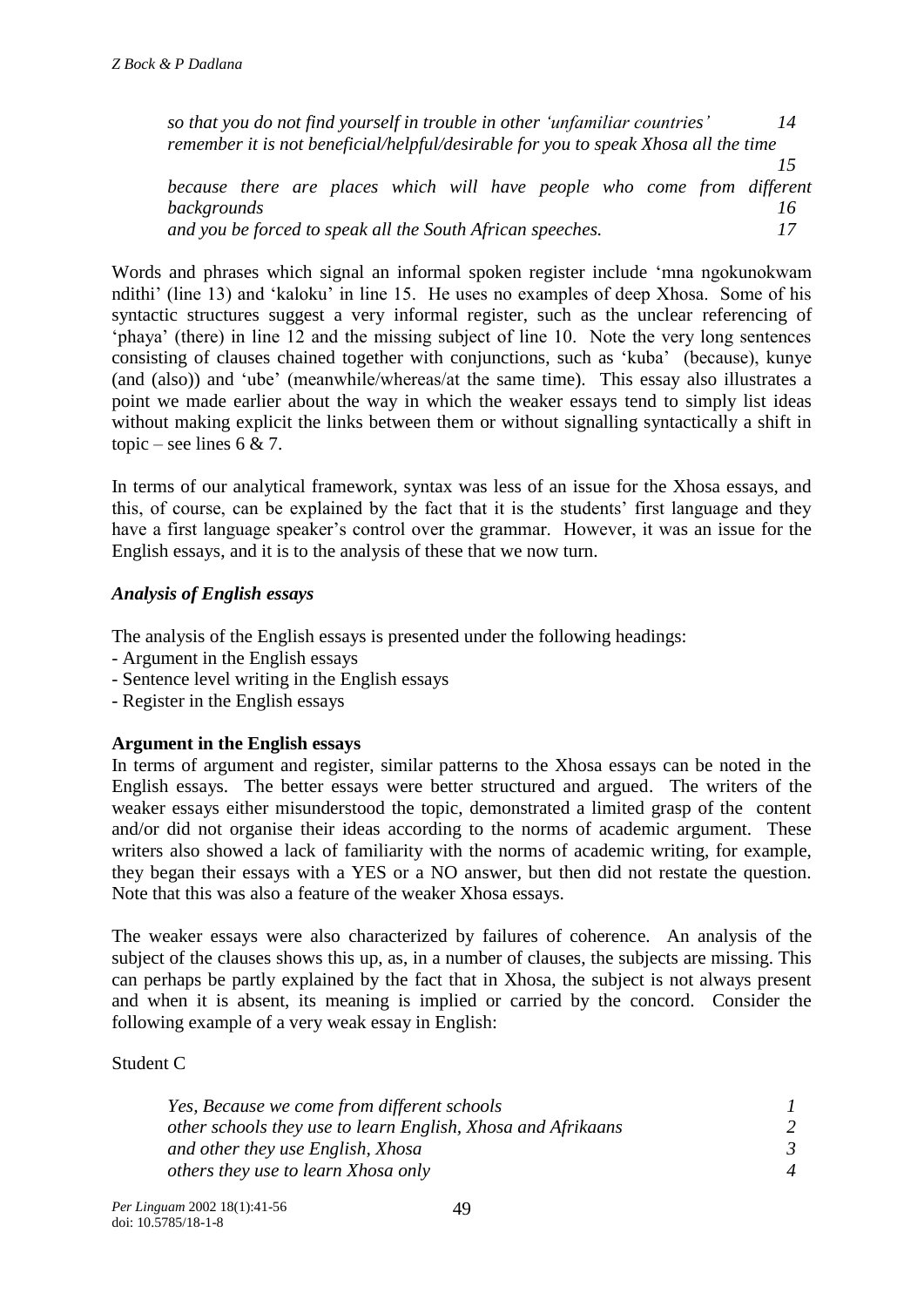*and other's they use to learn English only. 5 and is good to communicate with foreign people's. 6 Even more jobs they need someone who can speak English and also assist you from different people who speak different languages especially here in South Africa*<br>*8*<br>*9 and help you to know educational things and more subiects and help you to know educational things and more subjects 9 especially in tertiary level they used to teach with an English. 10 English assist with educational development especially here in South Africa. 11*

The topics of lines 6, 8 and 9 are unclear as the subjects are missing. s a result, the meaning is difficult to extract giving rise to an impression of incoherence. Notice once again the limited vocabulary range (for example, the overuse of 'other/s'), the repetitive sentence structures and the chaining together of clauses with co-ordinating conjuctions, predominantly 'and'. The repetition of the subject as in 'others they' may be the result of transfer from Xhosa, or a feature of informal, often spoken, discourse.

## **Sentence level writing in the English essays**

Syntax proved to be a category of equivalent importance to argument for the English essays. The better essays showed a greater control over the syntax of the language which enabled the writer to say what he or she wished to say confidently, persuasively and fluently. The weaker essays typically displayed a range of sentence level problems, of which we have identified the following as most important in explaining breakdowns in communication:

- problems of cohesion

- failure to mark sentence boundaries.

Problems of cohesion

As noted earlier, cohesion is an aspect of coherence, but of a more syntactic nature. In the weaker English essays, we particularly noted problems with the following features:

a) the confusing use of referring expressions, where the referent is unclear, ambiguous or not stated, and

b) the range of conjunctions and other strategies used to signal the relationships between clauses.

An example of a) is illustrated by lines 6&7 in the first two paragraphs of Student D's essay. The referent of 'they' and 'their' is unclear, and the use of 'he' in line 12 is odd as 'he' , a singular pronoun, refers back to the plural referent, 'other people'.

| Universities in South Africa can use english only                  |   |
|--------------------------------------------------------------------|---|
| because english is the easiest language every body can understand. |   |
| If you look at Xhosa people                                        | 3 |
| they can easily know English                                       |   |
| and afrikaans people can know it.                                  |   |
| At the sametime they can use other languages                       |   |
| because other schools use their languages                          |   |
| and not relie in english,                                          | 8 |
| but english is good                                                |   |
| $au$ an 2002 18(1) $\cdot$ 41 56                                   |   |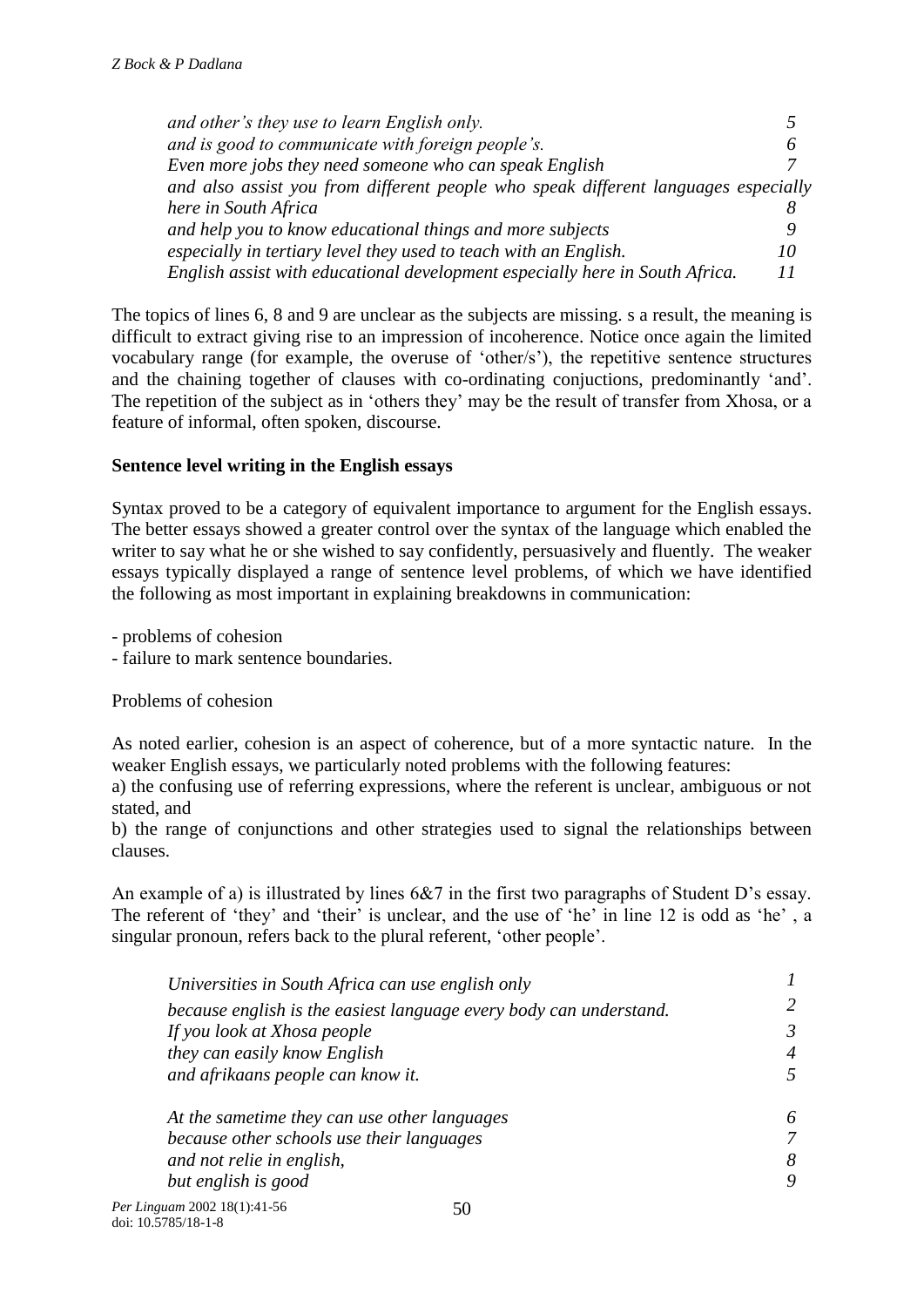| because sometimes other people didn't know your language |  |  |  |  |  |  |
|----------------------------------------------------------|--|--|--|--|--|--|
| and if you talk with English                             |  |  |  |  |  |  |
| he can know.                                             |  |  |  |  |  |  |
|                                                          |  |  |  |  |  |  |

The weaker essays relied heavily on conjunctions (in particular, *and, but, because* and *if)* to link clauses, and, as noted earlier, this frequently gives rise to an informal register that more closely resembles that of informal spoken English. The better essays also made good use of these conjunctions. However, they used a wider range of strategies to link clauses, such as the subordination and embedding of clauses.

Sentence boundaries and punctuation

It was obvious to us that the failure of students to mark sentence boundaries with full stops and capital letters created problems for the markers. Sometimes, during our analysis, it only became clear to us what students were trying to say when we began separating their sentences into clauses and presenting them on individual lines, and this often required some creative inferencing on our part! It is very difficult to make sense of a text when it is characterized by unmarked sentence boundaries, missing subjects and, sometimes, illegible handwriting. These factors tend to obscure the content of the students' essays and negatively affect their mark. Consider Student C's essay written as the student wrote it without our imposed clause breaks:

*Yes, Because we come from different schools other schools they use to learn English, Xhosa and Afrikaans and other they use English, Xhosa others they use to learn Xhosa only and others's they use to learn English only.and is good to communicate with foreign people's. Even more jobs they need someone who can speak English and also assist you from different people who speak different languages especially here in South Africa and help you to know educational things and more subjects especially in tertiary level they used to teach with an English. English assist with educational development especially here in South Africa.*

## **Register in the English essays**

The better essays, like the better Xhosa ones, employed a more formal register of English which was more appropriate to the context and task of the entrance essays. They were generally more confident, persuasive and fluent. Compare the first paragraph of Student A's English essay for which she was awarded a mark of 70% with that of Student D, who scored an average of 42.5% for her English essay.

#### Student  $A$  – English essay

| I think English should be the major language                      |   |  |  |
|-------------------------------------------------------------------|---|--|--|
| because it is the language that is common to all of the students. |   |  |  |
| I think everyone is more exposed in English,                      | 3 |  |  |
| its the only language that we can communicate well in.            | 4 |  |  |
| I do believe that other languages are important                   |   |  |  |
| but English is the easiest one for everyone                       | 6 |  |  |
| its the only language that we can communicate well in.            | 7 |  |  |
| I think we should continue studying in English.                   | 8 |  |  |
| I also think if we study with our own language                    | 9 |  |  |
| we would not be exposed to English,                               |   |  |  |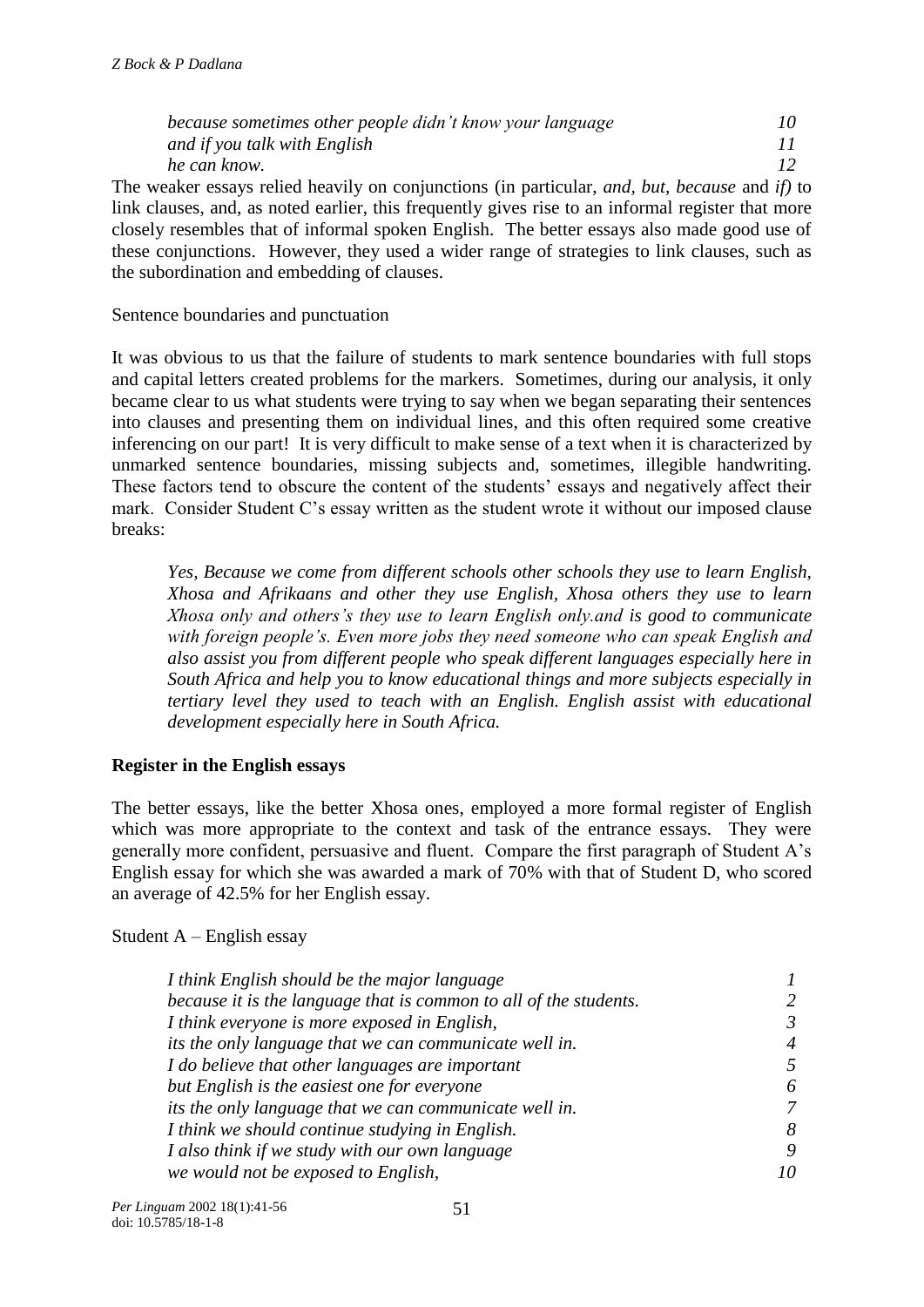*so if we speak to other people from overseas who do not understant (sic) our languages, 11*

| we wouldn't be able to communicate-                |    |
|----------------------------------------------------|----|
| If we know English                                 |    |
| we would be able to communicate with other people. | 14 |

Notice once again Student A's confident, fluent style of writing and the strategies she uses to achieve this: a clear positioning of herself as a speaker of a language other than English, as well as a member of the global community, the frequent use of 'I think' for emphasis and the use of the personal pronouns 'I' and 'we' and, later in the essay, rhetorical questions to directly engage her reader:

| If for example in a class there are ten students or eleven with all the official |    |
|----------------------------------------------------------------------------------|----|
| <i>languages and one lecture.</i>                                                | 24 |
| How is the lecture going to teach                                                | 25 |
| I mean what language would she use.                                              | 26 |
| Would she use her own language                                                   | 27 |
| <i>if she is Afrikaans.</i>                                                      | 28 |
| If she did                                                                       | 29 |
| what about other students.                                                       | 30 |

Student D's essay (see previous section), on the other hand, reflects a more limited knowledge of English. For example, she has overused the word, 'know' to mean 'to understand' as well as 'to know'. Note that these two meanings are carried by the single Xhosa word, 'ukwazi'. Her clauses are short and repetitive and she relies on the syntactic structure clause + conjunction + clause to structure her sentences. The structure *X can know English/it* is repeated five times in the short four paragraph essay and she relies on the conjunctions *and, but, because* and *if* to join her sentences. It is interesting to note that these English conjunctions are popularly used in code-mixed Xhosa.

One can argue that the register of Student D's essay is closer to that of a typically informal spoken variety of English. According to Chafe (1982:38-39), one of the characteristics of the informal spoken English data he studied was the stringing together of what he calls idea units both without connectives and through the frequent use of the coordinating conjunctions, of which the most common was *and*. This particular student is able to adopt a more formal register when writing in Xhosa, but many of the weaker students are not, which suggests that some of them may not have access to this secondary discourse in any language.

## *Generic style*

Lastly, it is interesting to note that sometimes a particular rhetorical style adopted by a writer in one language, such as the use of repetition or foregrounding, was evident in his or her writing in the other language. This, together with the comparison of mark differentials we commented on earlier, suggests that writing skill and individual style are cross-linguistic or generic characteristics. The cross-linguistic similarities of Student A have already been commented on in previous sections. In the examples which follow, student E uses foregrounding to bring particular topics into prominence in the sentence in both his English and Xhosa essays. Note the foregrounding of the topics, 'English', in the English essay (line 2) and in the Xhosa essays, 'abazali' (line 5) and the extended nominal clause in line 15. Note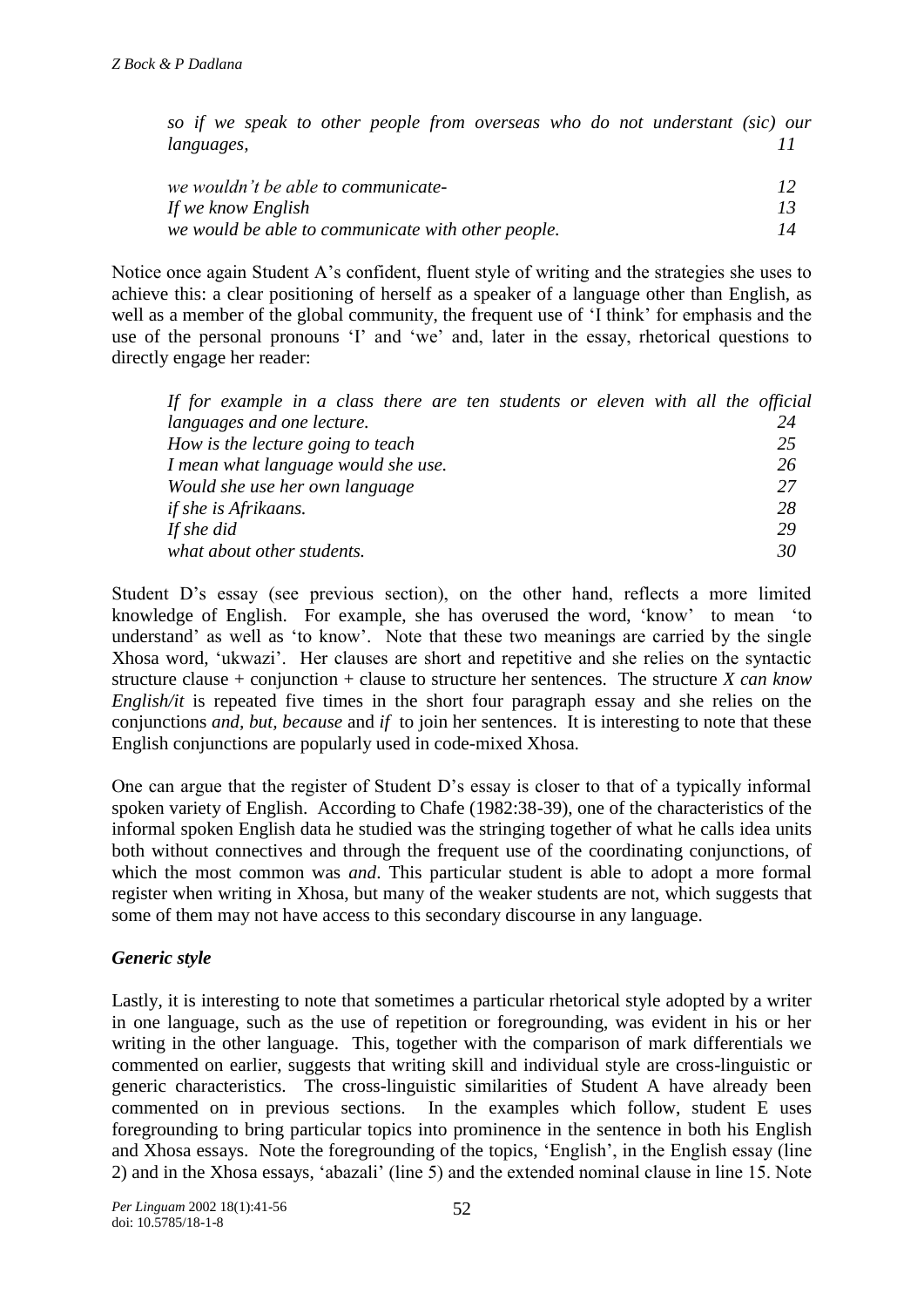also the foregrounding of the adverbial clauses in the English essay (lines 5, 7 & 9) and the Xhosa essay (line 17):

Student E's English essay (70%)

| I think university should use English only at their studies.             |                |
|--------------------------------------------------------------------------|----------------|
| English is one of the most used languages worldwide.                     | $\mathcal{L}$  |
| It would be in our disadvantage                                          | 3              |
| for a person to learn about his/her language.                            | $\overline{4}$ |
| When you think about our country,                                        | 5              |
| we have eleven languages,                                                | 6              |
| if we can learn by our own languages,                                    | 7              |
| there would be a lot of misunderstanding to each other.                  | 8              |
| In the working place were you would learn after you finish your studies, | 9              |
| there would be a lot of misunderstanding to workers and the management.  | 10             |

Student E's Xhosa essay (70.5%):

| Abazali ngabanye babantu abathi bamlahlekise umntwana esemncinci   |  |
|--------------------------------------------------------------------|--|
| ngokuthi umntu <b>ba</b> mthathe bayekumfaka kwizikolo zabamhlophe |  |

|            |                            |                                           |  | Kweli lithi isiXhosa kufuneka usixube xa uthetha kwindawo enabantu abaninzi  |     |
|------------|----------------------------|-------------------------------------------|--|------------------------------------------------------------------------------|-----|
|            | andivumelani nayo kwaphela |                                           |  |                                                                              |     |
|            |                            |                                           |  | kuba andisiboni mna isizathu sokuba usixube isiXhosa xa uthetha nomnye umntu |     |
| ongumXhosa |                            |                                           |  |                                                                              |     |
|            |                            |                                           |  | Xa uthi usixube isiXhosa nelinye ulwimi uthi uphazamise lomntu uthetha naye, | -17 |
|            |                            | kuba uza kubhideka yilonto uyithetha naye |  |                                                                              | 18  |

English translation:

| Parents are also among the people who mislead a child still at a tender age |  |
|-----------------------------------------------------------------------------|--|
| by taking the person and 'throw' / send him or her to white schools         |  |

| On the question of mixing Xhosa when talking to many people I do not agree with it at |    |
|---------------------------------------------------------------------------------------|----|
| all                                                                                   |    |
| because I do not see any reason why you should mix Xhosa when you are talking to      |    |
| another Xhosa person.                                                                 |    |
| When you mix Xhosa and another language you distract the person you are talking       |    |
| with                                                                                  |    |
| because you will be confused by what you are talking about                            | 18 |

Student F's essays also display a generic style. She uses a very repetitive sentence structure in both languages relying heavily on 'you' as her subject and topic which though rather monotonous, serves to give her essays a coherent feel.

Student F's English essay (65%)

| whereas when you use any official language like Xhosa |  |
|-------------------------------------------------------|--|
| <u>you</u> choose to study Xhosa only.                |  |
| maybe you choose Xhosa                                |  |
| 0.000110111777                                        |  |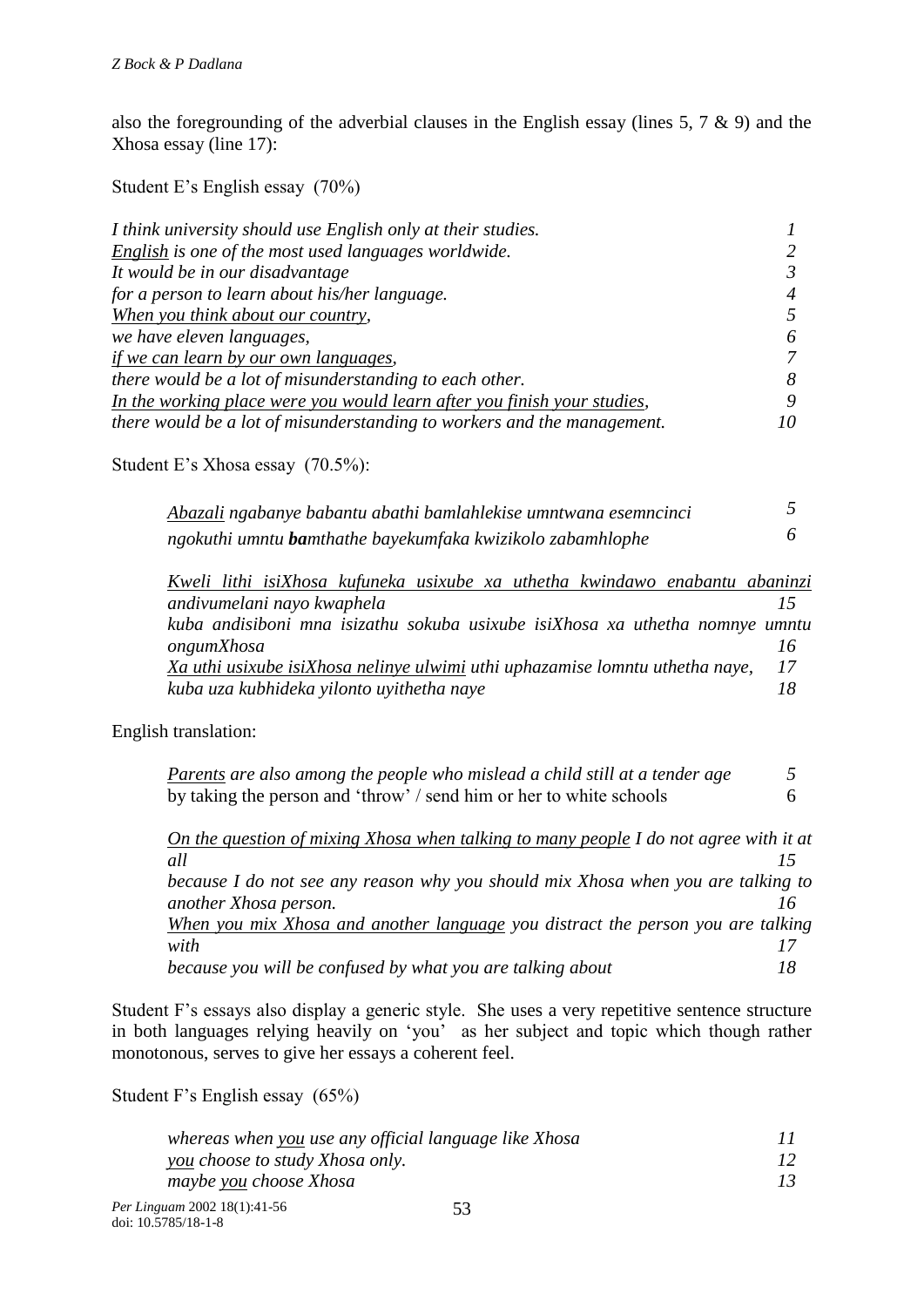| if you are Xhosa speaking                          |    |
|----------------------------------------------------|----|
| all your subjects have to be lectured in Xhosa     | 75 |
|                                                    |    |
| and you forgot all about english,                  | 16 |
| when you are finish in your final year             |    |
| you don't find a job                               | 18 |
| all jobs you found need people with a pure english | 19 |
| and you end up regreting yourself.                 | 20 |
|                                                    |    |

Student F's Xhosa essay (62.5%)

| Uthi ke ukuba <b>u</b> ngummelwane wabelungu ubabone bekuxabisile | 76. |
|-------------------------------------------------------------------|-----|
| kuba nawe ubaxabisile uyasixuba isiXhosa sakho                    | 17  |
| nabo <b>u</b> bave besithi 'Hallow Mmelwane'                      | 18  |
| nawe ke <b>u</b> zive unemincili                                  | 1Q. |

#### English translation*:*

| And if you are a neighbour of white people they will also respect you | 76. |
|-----------------------------------------------------------------------|-----|
| because <b>you</b> also respect them because you mix your Xhosa       | 17. |
| and sometimes you hear them saying 'Hallo neighbour'                  | 18  |
| and <b>you</b> too feel great or happy                                |     |

## **CONCLUSIONS AND FUTURE RESEARCH DIRECTIONS**

In sum, there seem to be three categories of factors that differentiate the good essays from the weaker ones, as summarized by the framework for analysis we developed:

- familiarity with the genre and conventions of academic argument
- ability to use a more formal written register
- control over the grammar of the language

The first two were significant for essays in both languages, whereas the last one proved more significant for the analysis of essays in English.

The first is obviously a schooling issue, as are the second and the third to a certain extent. Space does not permit a full discussion of the social and contextual aspects which may help to explain or give insight into the nature of these issues, but research points to factors such as the failure of the schooling system and language teaching to develop a range of secondary discourse types, the development of varieties of code-mixed Xhosa and English, the effects of apartheid education, and so on. (Refer to Gough, 1996, Gough and Bock, 2001, for a fuller discussion.) It would have been interesting to interview the 'good writers' in this sample to explore those experiences they feel had helped them to develop as writers of English and Xhosa. Similarly, it would have been interesting to speak with the students who performed better in one language only and to find out their stories?

This research reports on one particular writing task performed in a particular context at a particular point in time. Our framework now needs to be tested against other samples of writing in a range of contexts spanning a number of different levels to establish how useful it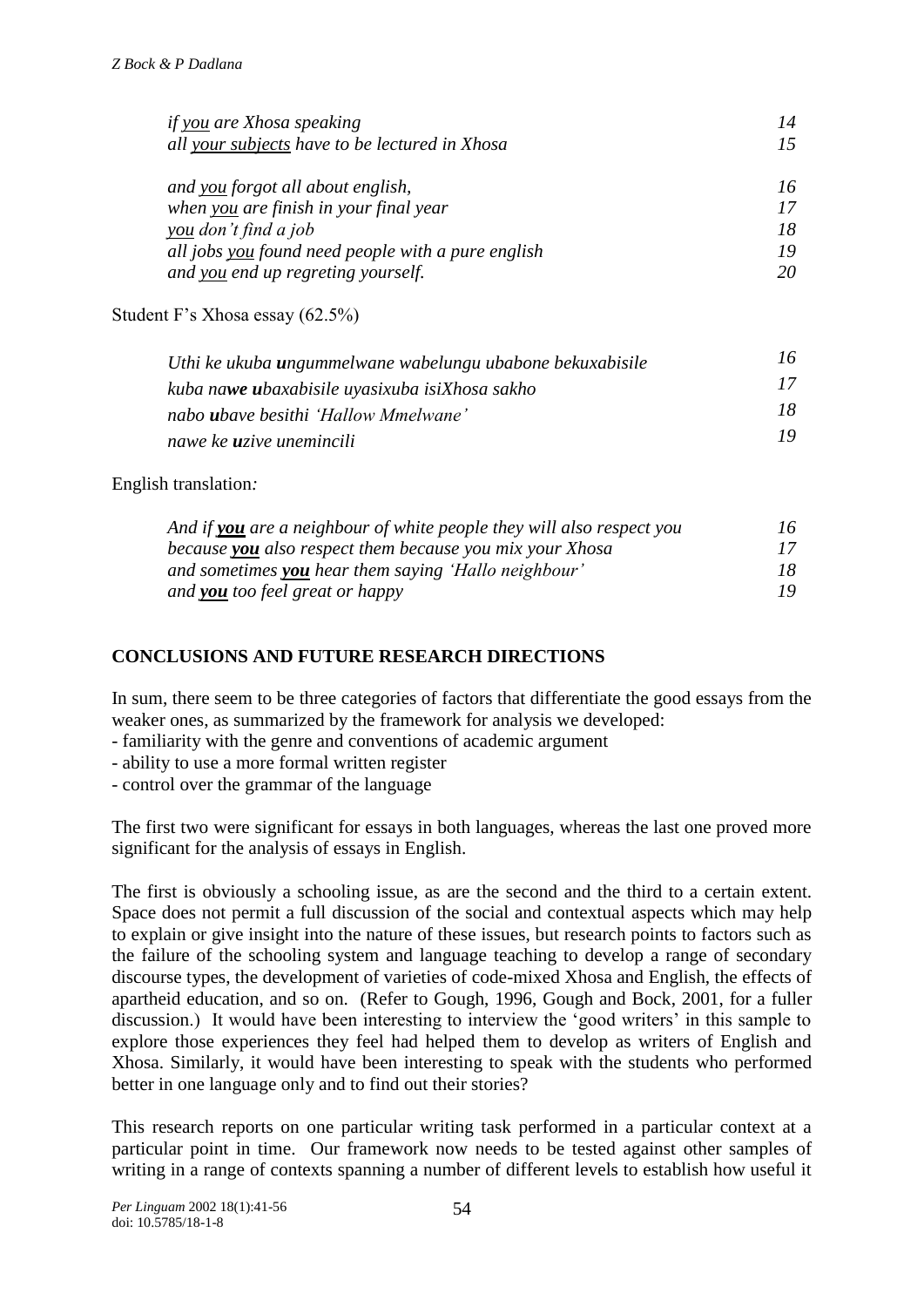is in profiling typical problems and strengths in student writing. We anticipate that the nature of problems and the kinds of strengths will change as the level, task and context change, and that this will require modifications to the framework. But we hope that at the end of the day, we will have a detailed understanding of why student writing passes or fails, and what kinds of problems lead to communication breakdowns, and that this in turn will inform pedagogic interventions and writing programmes.

#### **REFERENCES**

- BERKENKOTTER, C, AND TN HUCKIN. 1995. *Genre knowledge in disciplinary communication*, New Jersey: Lawrence Erlbaum Associates.
- BROWN, G AND YULE, G. 1983. *Discourse Analysis*. Cambridge: Cambridge University Press.
- CANDLIN, CN AND K HYLAND. (eds.) 1999. *Writing: Texts, processes and practices.* London: Longman.
- CHAFE, W. 1982. Integration and involvement in speaking, writing and oral literature. In Tannen, D (ed.), *Spoken and written anguage: Exploring orality and literacy*. Norwood, NJ: Ablex. Pages 35-53.
- COOK, G. 1989. *Discourse*. Oxford: Oxford University Press.
- EGGINS, S. 1994. *An introduction to Systemic Functional Linguistics*. London: Pinter.
- GEE, JP. 1990*. Social linguistics and literacies: Ideology in discourses*. London: Falmer Press.
- GOUGH, D. 1996. Black English in South Africa. In De Klerk, V (ed.), *Focus on South Africa*. Amsterdam: John Benjamins Publishing Company: 53-77.
- GOUGH, D. AND Z BOCK. 2001. Alternative perspectives on orality, literacy and education: A view from South Africa. *Journal of Multilingual & Multicultural Development,* 22(2): 95-111.
- HALLIDAY, MAK AND R HASAN. 1989. *Language, context, and text: aspects of language in a social-semiotic perspective*. Oxford: Oxford University Press
- HASAN, R. 1996. Literacy, everyday talk and society. In HASAN, R AND GWILLIAMS (eds.) *Literacy in society*. London: Longman: 77-424.
- HEATH, S B. 1983. *Ways with Words*. Cambridge University Press.
- HYLAND, K. 1999. Disciplinary discourses: writer stance in research articles. In C N Candlin & K Hyland (eds.), *Writing: Texts, processes and practices*. . London: Longman: .62-81IVANIC, R. 1998. *Writing and identity: The discoursal construction of identity in academic writing.* Amsterdam: John Benjamins Publishing Company.